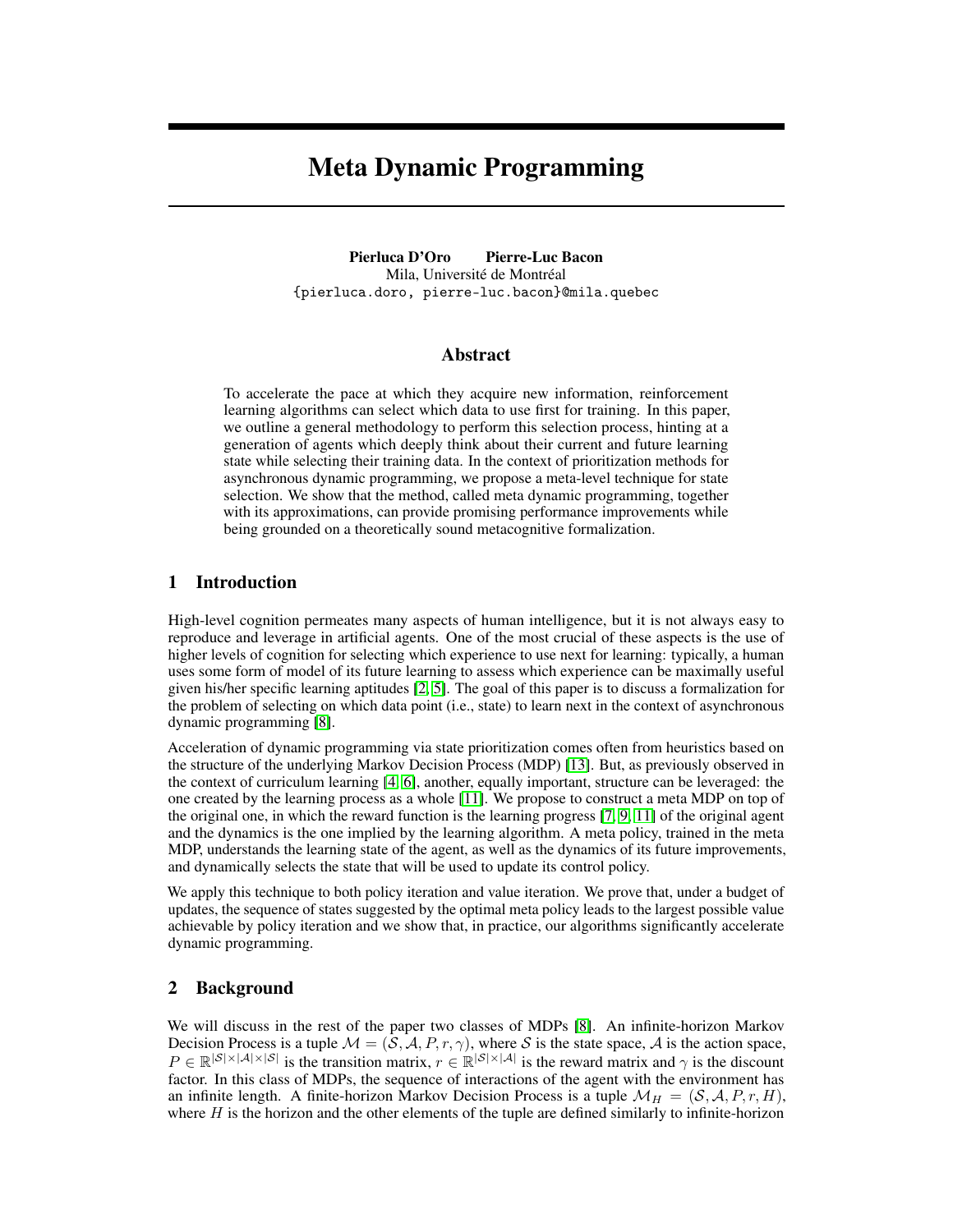MDPs. We will mostly focus on the first class of MDPs, in which the agent selects its actions according to a policy  $\pi \in \mathbb{R}^{|S| \times |A|}$ . Each policy can be characterized by using a value function  $V^{\pi} \in \mathbb{R}^{|\mathcal{S}|}$ , defined, for each state, as  $V^{\pi}(s) = \mathbb{E}_{p,\pi}[\sum_{t=0}^{\infty} \gamma^{t} r(S_t, A_t) | S_0 = s]$ , where parentheses denote accessing specific elements of a matrix. Denoting by  $P^{\pi} \in \mathbb{R}^{|\mathcal{S}| \times |\mathcal{S}|}$  and  $r^{\pi} \in \mathbb{R}^{|\mathcal{S}| \times |\mathcal{S}|}$  the transition and reward matrices conditioned on a particular policy, the value function obeys to the *policy evaluation equation*  $V^{\pi} = r^{\pi} + \gamma P^{\pi} V^{\pi}$ . To find the optimal policy with maximizes  $V^{\pi}$  at each state, we consider asynchronous versions of value iteration, which directly updates a value function as  $V(s) = \max_a \{r(s, a) + \gamma \sum_{s'} P(s'|s, a)V(s')\}$  and policy iteration, which iteratively evaluates a policy and updates it as  $\pi(s) = \arg \max_a \{r(s,a) + \gamma \sum_{s'} P(s'|s,a) V^{\pi}(s')\}$ . The goal of prioritization methods is to select, at each iteration, a state s to update the policy or value function.

## 3 Meta Dynamic Programming

The idea behind meta dynamic programming is to build a *meta MDP* on top of the original MDP, with specifically designed state space, action space, meta dynamics and reward function. To construct the meta MDP, we start from its final goal: learning a *meta policy*  $\mu$  which optimally selects the new state to provide to the asynchronous dynamic programming algorithm in order to learn fast.

Thanks to this perspective, we already implicitly defined the action space  $\mathcal{A}_{\mathfrak{M}} \equiv \mathcal{S}$ , which effectively corresponds to the state space of the original MDP. The missing components for the construction of the meta MDP, which are the state space, the dynamics and the reward function, directly depend upon the learning state and dynamics, and thus upon the underlying dynamic programming algorithm used for optimizing a policy in the original MDP. For this reason, we do now a particularization of the precise definition of the meta MDP in both the asynchronous policy iteration and asynchronous value iteration cases.

## 3.1 Meta Policy Iteration

In the meta MDP, we want the meta policy  $\mu$  to take its decisions on which state to pick next to depend on the current *learning state* in the underlying MDP. This is, in general, because a state that can lead to fast training in a given moment in the optimization process can also lead to slow training in another one.

In policy iteration, it is natural to maintain an explicit representation of the policy  $\pi$  across iterations. This representation fully captures the current learning state of the agent: we would like our meta policy  $\mu$  to take decisions on the next state to be sampled depending on the current policy. Although the space of stochastic policies is potentially infinite, the policy iteration algorithm proceeds in greedification steps, thus moving from a deterministic policy to another. For this reason, we can define the state space of the meta MDP to be  $S_{\mathfrak{M}} \equiv \Pi_{\mathcal{M}}$ , where  $\Pi_{\mathcal{M}}$  is the space of deterministic policies in MDP  $\mathcal{M}$ .

Let us now define the dynamics of the meta MDP, which is given by the (deterministic) asynchronous policy iteration step, given a policy  $\pi$  and a state s:

$$
\mathfrak{p}_{\mathcal{M}}(\pi'|\pi,s) \triangleq \mathbb{1}\left[\pi'(\bar{s}) = \left\{\begin{array}{l}\arg\max_{a}\{r(\bar{s},a) + \gamma \sum_{s'} P(s'|\bar{s},a)V^{\pi}(s')\}, & \text{if } \bar{s} = s\\ \pi(\bar{s}), & \text{if } \bar{s} \neq s\end{array}\right\}\right].\tag{1}
$$

Since the objective of the meta policy is to accelerate learning in the original MDP, it is natural to conceive a meta reward function based on the *learning progress* of the underlying policy. Defining a scalar measure of progress requires to have a hierarchy, or simply a distribution over states. We assume there exists a distribution  $u \in \Delta(S)$  over states, that, in the simplest and perhaps most common case, can be assumed to be uniform. In this case, the meta reward can be defined as:

$$
\mathfrak{r}_{\mathcal{M}}(\pi, s, \pi') \triangleq \mathbb{E}_{s' \sim u} \left[ V^{\pi'}(s') - V^{\pi}(s') \right]. \tag{2}
$$

Note that it is possible to obtain an equivalent problem by considering a reward function  $\mathfrak{r}_{\mathcal{M}}(\pi, s) \triangleq$  $\mathbb{E}_{\pi'\sim\mathfrak{p}_\mathcal{M}(\pi'|\pi,s)}[\mathfrak{r}_\mathcal{M}(\pi,s,\pi')],$  which does not depend on the next policy. Lastly, a discount factor  $\beta$ can be introduced. In a parallel way w.r.t. the underlying MDP, it can have the effect of favoring states which will lead to fast improvements for policy iteration. With all the components in place, the meta MDP can be formally defined as a tuple  $\mathfrak{M} = (\Pi_{\mathcal{M}}, \mathcal{S}, \mathfrak{p}_{\mathcal{M}}, \mathfrak{r}_{\mathcal{M}}, \beta)$ . The meta policy will be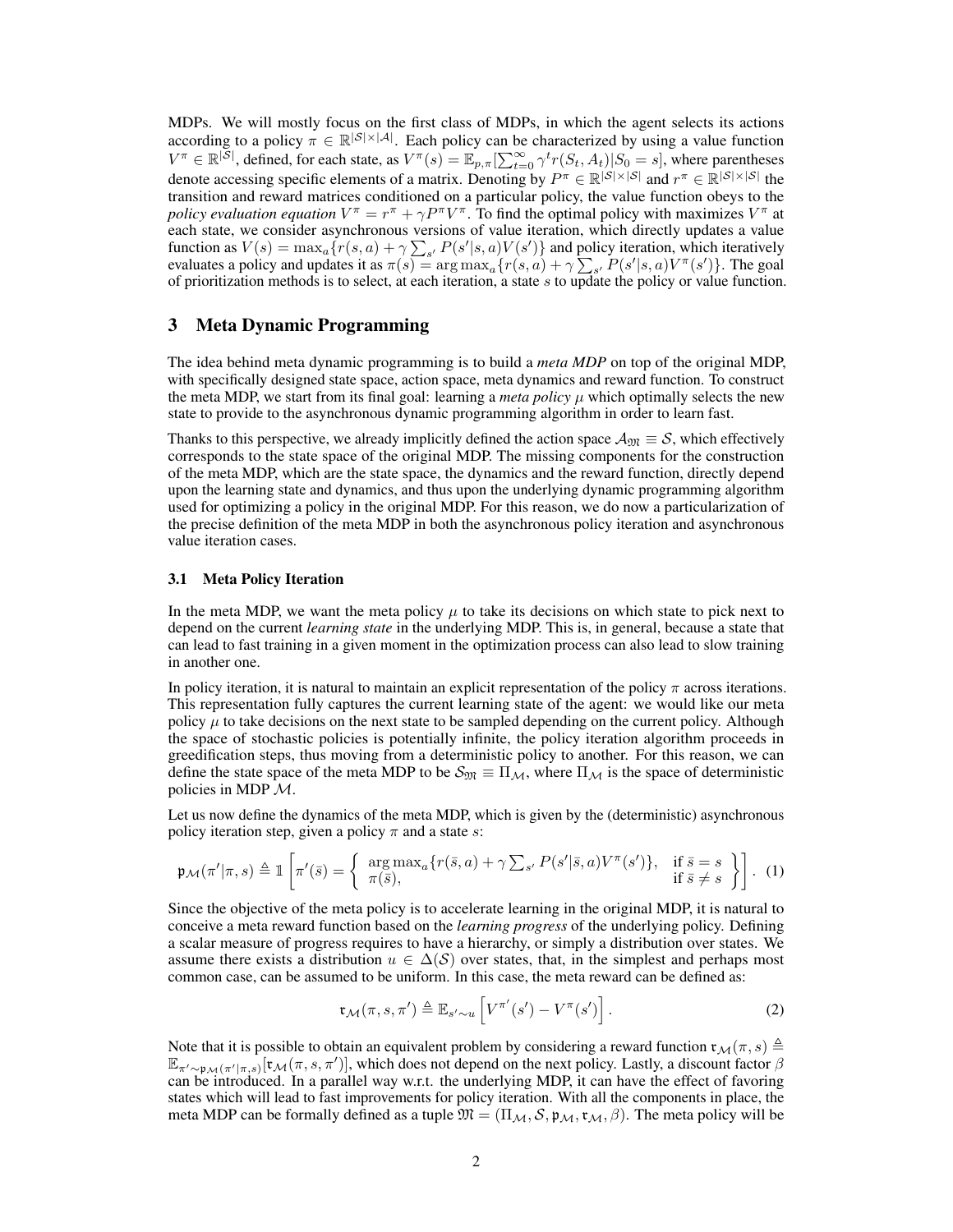#### <span id="page-2-0"></span>Algorithm 1 Meta Policy Iteration

**Input:** MDP  $M = (S, A, P, r, \gamma)$ , initial meta policy  $\mu$ , initial policy  $\pi$ Build meta MDP  $\mathfrak{M}_{\mathcal{M}} = (\Pi_{\mathcal{M}}, \mathcal{S}, \mathfrak{p}_{\mathcal{M}}, \mathfrak{r}_{\mathcal{M}}, \beta)$ while not converged do  $s \leftarrow \arg \max_{\bar{s} \in \mathcal{S}} \mu(\pi, \bar{s})$  . Select state  $V \leftarrow (I - \gamma P^{\pi})^{-1}$  $r \geq 1$  Evaluate policy  $\pi(s) \leftarrow \arg \max_{a \in \mathcal{A}} r(s, a) + \gamma \sum_{s' \in \mathcal{S}} P(s'|s, a) V(s')$  $\triangleright$  Improve policy on selected state  $\mathcal{V} \leftarrow (I - \gamma \mathfrak{p}_{\mathcal{M}}^{\mu})^{-1}$  $r_{\mathcal{M}}$   $\triangleright$  Evaluate meta policy  $\mu(\pi, s) \leftarrow \arg \max_{\bar{s} \in \mathcal{S}} \mathfrak{r}_{\mathcal{M}}(\pi, \bar{s}) + \beta \sum_{\pi' \in \Pi_{\mathcal{M}}} \mathfrak{p}_{\mathcal{M}}(\pi'|\pi, \bar{s}) \mathcal{V}(\pi') \triangleright \text{Improve meta policy on current } \pi$ end while

a matrix  $\mu \in \mathbb{R}^{|\Pi_{\mathcal{M}}| \times |S|}$  and, being  $\mathfrak{M}$  formally an MDP, it can be naturally evaluated by defining a value function  $V^{\mu} \in \mathbb{R}^{|\Pi_{\mathcal{M}}|}$  as  $V^{\mu}(\pi) = \mathbb{E}_{\mathfrak{p}_{\mathcal{M}},\mu}[\sum_{k=0}^{\infty} \beta^k \mathfrak{r}_{\mathcal{M}}(\bar{\pi}_k, S_k)|\bar{\pi}_0 = \pi]$ .  $V^{\mu}$  provides the cumulative learning progress expected starting from a particular learning state, as represented by  $\pi$ , given a future optimization process determined by the combination of the policy iteration procedure (i.e., the meta dynamics  $\mathfrak{p}_M$ ) and the state sampling strategy (i.e., the meta policy  $\mu$ ).

The optimal meta policy  $\mu^*$  can be found by using any dynamic programming algorithm, for instance policy iteration itself. We call *Meta Policy Iteration* (MPI) the algorithm resulting from the combination of learning in the meta MDP  $\mathfrak{M}_{\mathcal{M}}$  and selecting samples according to the meta policy  $\mu$ to learn a policy  $\pi$  in the underlying MDP M. A pseudocode for MPI can be found in Algorithm [1.](#page-2-0)

Which kind of properties should we expect from the policies found by MPI? To see it more clearly, let us think about a variation of the algorithm, in which the meta MDP is constructed as a finite-horizon MDP  $\mathfrak{M}_{\mathcal{M},K} = (\Pi_{\mathcal{M}}, \mathcal{S}, \mathfrak{p}_{\mathcal{M}}, \mathfrak{r}_{\mathcal{M}}, K)$ . In practice, this setting implies assuming that, instead of being theoretically infinite in duration, the optimization process has a finite duration  $K$ . In other words, we are interested in the best policy  $\pi$  that can be found in K steps only. In this context, the policy obtained by optimizing according the optimal meta policy  $\mu^*$  can be characterized by the following proposition.

<span id="page-2-1"></span>**Proposition 3.1.** Let  $\Pi_{\mathcal{M}, \pi_0}^K$  be the space of all the policies which can be obtained by performing  $K$ *steps of asynchronous policy iteration in the MDP M from an initial policy*  $\pi_0$ ,  $\mu^*$  *be the optimal policy in the meta MDP*  $\mathfrak{M}_{M,K}$ ,  $\pi_K$  *be the policy obtained after* K *steps of asynchronous policy iteration with states sampled according to meta policy* µ ∗ *. It holds that:*

$$
\pi_K \in \argmax_{\pi \in \Pi^K_{\mathcal{M}, \pi_0}} \mathbb{E}_{s \sim u}[V^\pi(s)]
$$

Proposition [3.1](#page-2-1) states that, if only a finite budget of policy iteration updates is available, then improving the policy by using a the strategy implied by the optimal meta policy  $\mu^*$  will lead to the best possible policy affordable in that context. Intuitively, the same idea smoothly generalizes to the discounted setting, in which the discount  $\beta$  allows for a tradeoff between the quality of the resulting policy and the number of iterations required to reach it.

#### 3.2 Approximations for Meta Value Iteration

We described how the meta MDP can be designed for the asynchronous policy iteration algorithm. By leveraging the same construction, we can derive a meta MDP for value iteration as well. While the meta action space is clearly still the set of states that can be provided to one step of asynchronous value iteration (i.e., the original state space S of M), the most natural meta state space, which captures the learning state, is in this case the space of all possible value functions  $W_M$  in the MDP M. Recent work studied the geometric properties of this space [\[3\]](#page-4-9), but we will not focus our discussion on those. The same reasoning applied to meta policy iteration leads us to the following meta dynamics and reward functions:

$$
\bar{\mathfrak{p}}_{\mathcal{M}}(V'|V,s) \triangleq \mathbbm{1}\left[V'(\bar{s}) = \left\{\begin{array}{ll}\max_{a} \{r(\bar{s},a) + \gamma \sum_{s'} P(s'|\bar{s},a)V(s')\}, & \text{if } \bar{s} = s\\V(\bar{s}), & \text{if } \bar{s} \neq s\end{array}\right\}\right],\qquad(3)
$$

$$
\overline{\mathfrak{r}}_{\mathcal{M}}(V,s) \triangleq \mathbb{E}_{V' \sim \overline{\mathfrak{p}}_{\mathcal{M}}(V'|V,s)}[\overline{\mathfrak{r}}_{\mathcal{M}}(V,s,V')] \triangleq \mathbb{E}_{V' \sim \overline{\mathfrak{p}}_{\mathcal{M}}(V'|V,s)}[\mathbb{E}_{s' \sim u}[V'(s') - V(s')]]. \quad (4)
$$

The meta MDP for value iteration can be thus defined as  $\mathfrak{M} = (\mathcal{W}_M, \mathcal{S}, \bar{\mathfrak{p}}_M, \bar{\mathfrak{r}}_M, \beta)$ . There is, however, a computational difference w.r.t. the construction from MPI: while the space of deterministic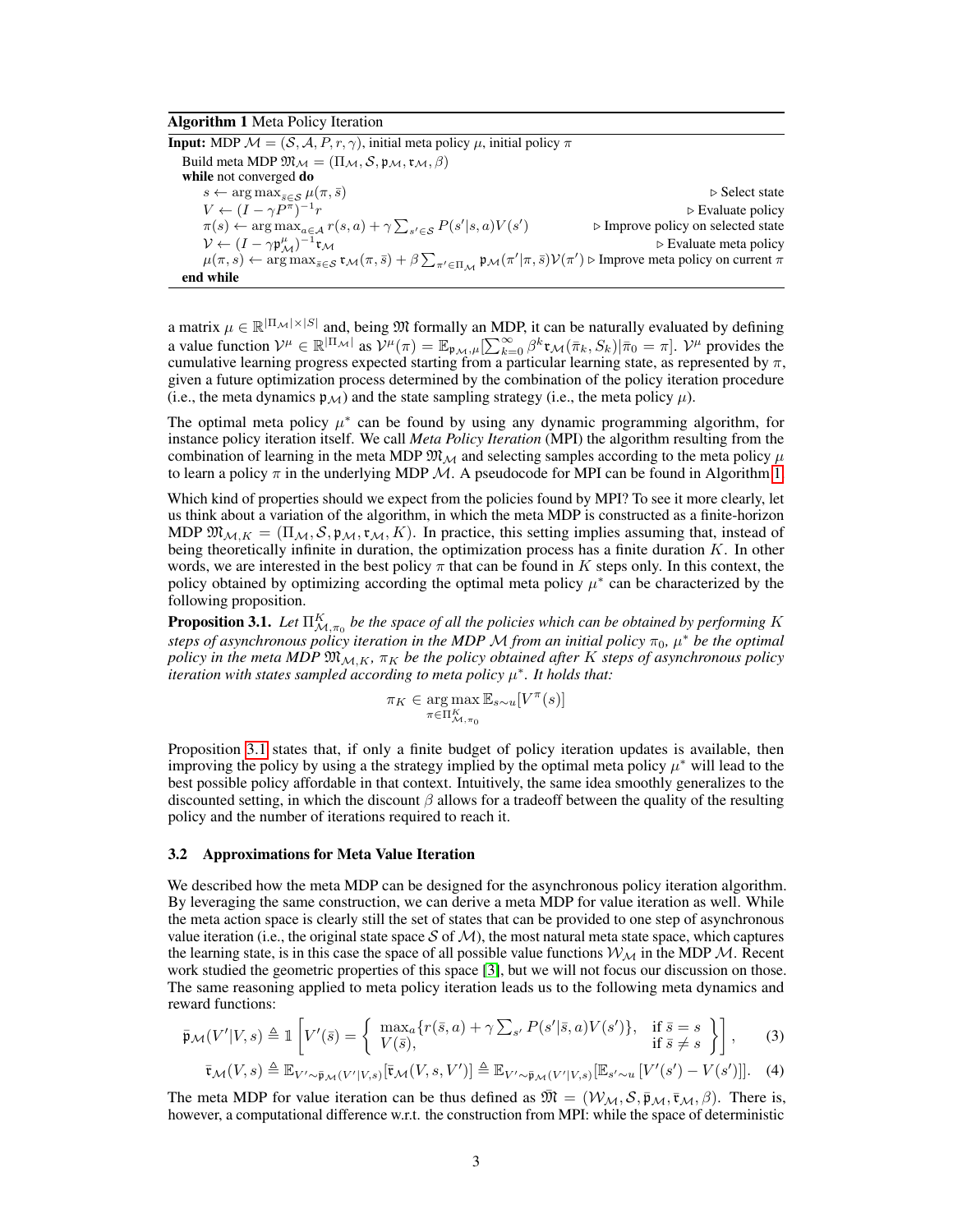<span id="page-3-0"></span>

<span id="page-3-1"></span>Figure 1: [\(1a\)](#page-3-0): Results for meta policy iteration in randomly generated MDPs (20 runs, 95% C.I.). [\(1b\)](#page-3-1): Results for approximate meta value iteration in the forest management MDP (5 runs, 95 % C.I.).

policies  $\Pi_M$  is large but finite, the space of value functions  $W_M$  is always infinite. Thus, even if the underlying MDP  $M$  is finite, approximate dynamic programming methods should be used for solving the corresponding value iteration meta MDP.

A rough approximation to constructing the meta MDP altogether is to pick the state s which maximizes the expected value improvement (either terminal or cumulative) after  $K$  steps of synchronous value iteration. The state to optimize the value function is hence selected by preferring the ones which, after the asynchronous update on it, yield the best value function in the future. This is related to running a uniformly random policy in the meta MDP, and effectively accounts for the uncertainty of the part of the optimization process which is not unrolled. Note that for  $K = 0$ , if only the immediate improvement is considered, this is equivalent to using the *Bellman error* as a priority, a classic approach in both asynchronous dynamic programming [\[13\]](#page-4-3) and deep reinforcement learning [\[10\]](#page-4-10).

# 4 Empirical Validation

We test the meta policy iteration algorithm in randomly generated discrete MDPs using the toolbox in [\[1\]](#page-4-11), with  $|S| = 11$ ,  $|A| = 2$  and  $\gamma = 0.97$ . We compare it to asynchronous policy iteration with randomly sampled states and obtain the results reported in Figure [1a.](#page-3-0) They show that, on average, MPI is able to reach the optimal policy in just a few steps, verifying in practice the theoretical advantage outlined in Proposition [3.1.](#page-2-1)

To assess the performance of the approximate meta value iteration algorithm, we leverage a more complex MDP with  $|\mathcal{S}| = 192$ ,  $|\mathcal{A}| = 64$  and  $\gamma = 0.97$ . The MDP is a realistic formalization of a forest management problem discussed in [\[14\]](#page-4-12), in which the agent faces a tradeoff between the profits that it can make by selling the timber from a forest and the ecological damage that can result from deforestation. The comparison in Figure [1b](#page-3-1) includes *k-step lookahead* algorithms, which take the state s leading to the largest learning progress at the k-th step, and k*-step lookahead sum* algorithms, which consider the sum of the learning progresses up to the iteration  $k$  as a priority. To guarantee convergence, we use an  $\epsilon$ -greedy meta policy with  $\epsilon = 0.1$  in both the approaches. The results show that, while the Bellman Error alone is only able to match the performance of synchronous value iteration, using the meta MDP, albeit with a rough approximation, allows to converge much faster.

# 5 Conclusions

In this work, we presented a meta MDP construction, as well as a class of algorithms, to accelerate asynchronous dynamic programming. We showed, both in theory and in practice, that, by just modifying the sequence of states provided to the optimization algorithms, the dynamics of the learning process can get close to optimal under a given data budget. Despite the relative simplicity of the method and the clear scalability limits of the version we presented, we believe the conceptual tools we developed for asynchronous dynamic programming can inspire and motivate similar metacognitive strategies for reinforcement learning [\[12\]](#page-4-13), in the context of exploration and memory replay.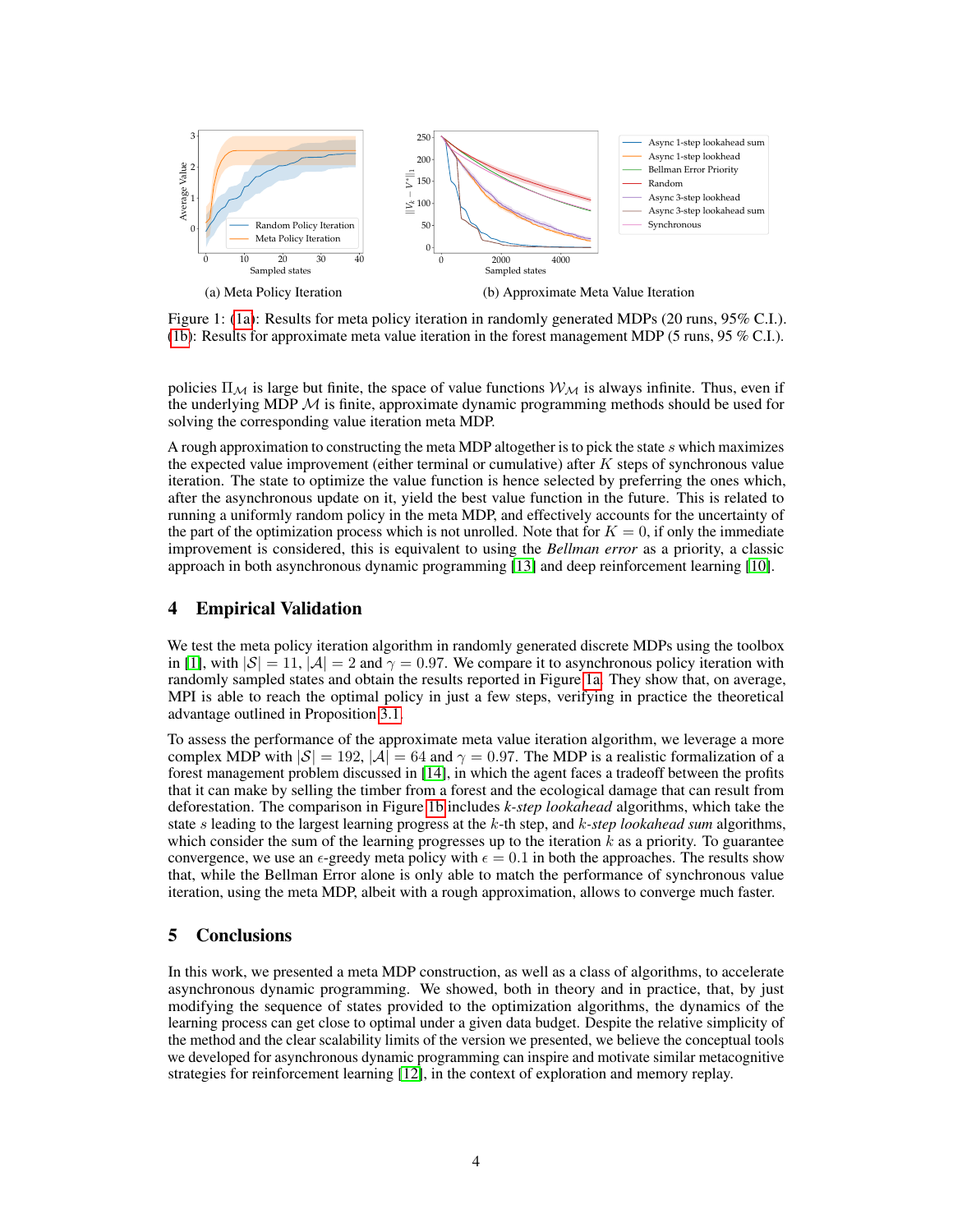## **References**

- <span id="page-4-11"></span>[1] I. Chades, Guillaume Chapron, Marie-Josée Cros, Frédérick Garcia, and Régis Sabbadin. Mdptoolbox: a multi-platform toolbox to solve stochastic dynamic programming problems. *Ecography*, 37:916–920, 2014.
- <span id="page-4-0"></span>[2] Michael T Cox. Metacognition in computation: A selected research review. *Artificial intelligence*, 169(2):104–141, 2005.
- <span id="page-4-9"></span>[3] Robert Dadashi, Adrien Ali Taiga, Nicolas Le Roux, Dale Schuurmans, and Marc G Bellemare. The value function polytope in reinforcement learning. In *International Conference on Machine Learning*, pages 1486–1495. PMLR, 2019.
- <span id="page-4-4"></span>[4] Alex Graves, Marc G Bellemare, Jacob Menick, Remi Munos, and Koray Kavukcuoglu. Automated curriculum learning for neural networks. In *international conference on machine learning*, pages 1311–1320. PMLR, 2017.
- <span id="page-4-1"></span>[5] Thomas L Griffiths, Frederick Callaway, Michael B Chang, Erin Grant, Paul M Krueger, and Falk Lieder. Doing more with less: meta-reasoning and meta-learning in humans and machines. *Current Opinion in Behavioral Sciences*, 29:24–30, 2019.
- <span id="page-4-5"></span>[6] Lu Jiang, Deyu Meng, Qian Zhao, Shiguang Shan, and Alexander G Hauptmann. Self-paced curriculum learning. In *Twenty-Ninth AAAI Conference on Artificial Intelligence*, 2015.
- <span id="page-4-7"></span>[7] Manuel Lopes, Tobias Lang, Marc Toussaint, and Pierre-Yves Oudeyer. Exploration in modelbased reinforcement learning by empirically estimating learning progress. In *Neural Information Processing Systems (NIPS)*, 2012.
- <span id="page-4-2"></span>[8] Martin L. Puterman. Markov decision processes: Discrete stochastic dynamic programming. In *Wiley Series in Probability and Statistics*, 1994.
- <span id="page-4-8"></span>[9] Tom Schaul, Diana Borsa, David Ding, David Szepesvari, Georg Ostrovski, Will Dabney, and Simon Osindero. Adapting behaviour for learning progress. *arXiv preprint arXiv:1912.06910*, 2019.
- <span id="page-4-10"></span>[10] Tom Schaul, John Quan, Ioannis Antonoglou, and David Silver. Prioritized experience replay. In *ICLR*, 2016.
- <span id="page-4-6"></span>[11] Jürgen Schmidhuber. Curious model-building control systems. In *Proc. international joint conference on neural networks*, pages 1458–1463, 1991.
- <span id="page-4-13"></span>[12] Richard S Sutton and Andrew G Barto. *Reinforcement learning: An introduction*. MIT press, 2018.
- <span id="page-4-3"></span>[13] David Wingate, Kevin D Seppi, and Sridhar Mahadevan. Prioritization methods for accelerating mdp solvers. *Journal of Machine Learning Research*, 6(5), 2005.
- <span id="page-4-12"></span>[14] Mo Zhou and Joseph Buongiorno. Forest landscape management in a stochastic environment, with an application to mixed loblolly pine–hardwood forests. *Forest Ecology and Management*, 223(1-3):170–182, 2006.